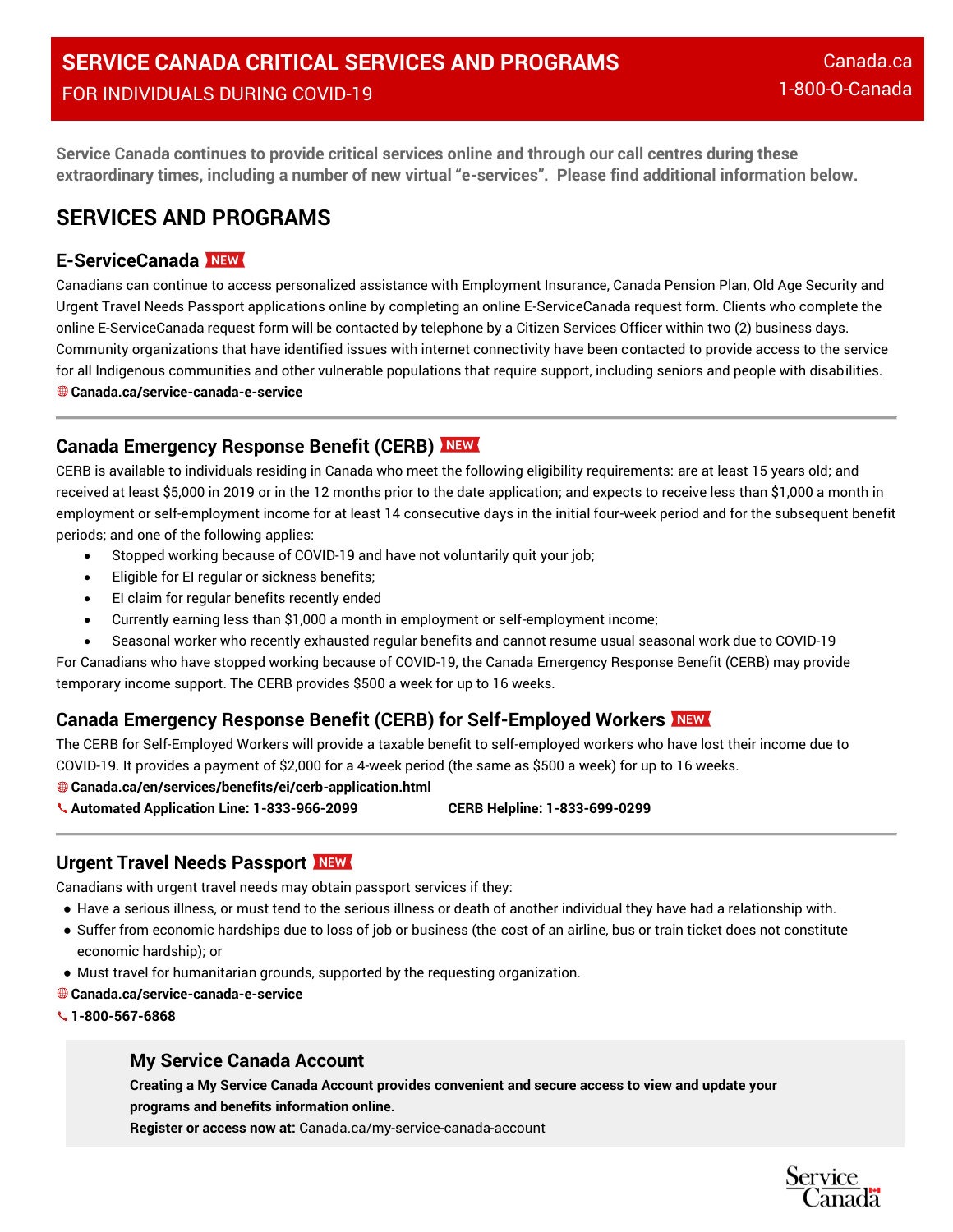# **Employment Insurance (EI) Sickness Benefit**

Employment Insurance (EI) sickness benefits can provide claimants with up to 15 weeks of financial assistance if they cannot work for medical reasons. Claimants could receive 55% of their earnings up to a maximum of \$573 a week.

They must get a medical certificate to show that they are unable to work for medical reasons. Medical reasons include illness, injury, quarantine or any medical condition that prevents an individual from working.

- **Canada.ca/EI**
- **1-800-206-7218**

# **Employment Insurance (EI) Sickness Benefit Due to Quarantine**

Service Canada is supporting Canadians affected by COVID-19 and placed in quarantine, with the following support actions:

- The one-week waiting period for Employment Insurance (EI) Sickness Benefit will be waived for new claimants who are quarantined so they can be paid for the first week of their claim
- Establishing a new dedicated toll-free phone number to support enquiries related to waiving the EI Sickness Benefit waiting period
- People claiming EI Sickness Benefit Due to Quarantine will not have to provide a medical certificate
- People who cannot complete their claim for EI Sickness Benefit Due to Quarantine may apply later and have their EI claim backdated to cover the period of delay
- **Canada.ca/EI**

**1-833-381-2725 TTY 1-800-529-3742**

# **Employment Insurance (EI) Benefit**

EI Benefits provide up to 15 weeks of income replacement and is available to eligible claimants who are unable to work because of illness, injury or quarantine, to allow them time to restore their health and return to work. Canadians quarantined can apply for EI sickness benefits.

**Canada.ca/EI**

**1-800-206-7218 TTY 1-800-529-3742**

# **Work-Sharing**

Work-Sharing is an agreement between employers, employees, and Service Canada to avoid layoffs through lower than average business periods. Employees work a reduced schedule and share the available work over a specified period of time. **Canada.ca/en/employment-social-development/services/work-sharing.html**

# **Skills, Training And Employment Supports**

#### **Employment Assistance and Training**

The Government of Canada invests in the Labour Market Transfer Agreements with provinces and territories so they can support Canadians.

**Canada.ca/en/employment-social-development/programs/training-agreements/lmda**

#### **Apprenticeship, Grants and Loans**

The Government of Canada provides a range of supports to help apprentices complete their training. These include apprenticeship grants, loans, tax credits and Employment Insurance (EI) benefits during in-school training.

#### **Canada.ca/apprentice**

**1-866-742-3644**

# **Jobs And Career Exploration**

**Job Bank**

Job Bank offers an online listing of job postings from across Canada, job alerts, labour market information, career exploration and resume building.

**Jobbank.gc.ca**

**1-800-O-Canada (1-800-622-6232)**